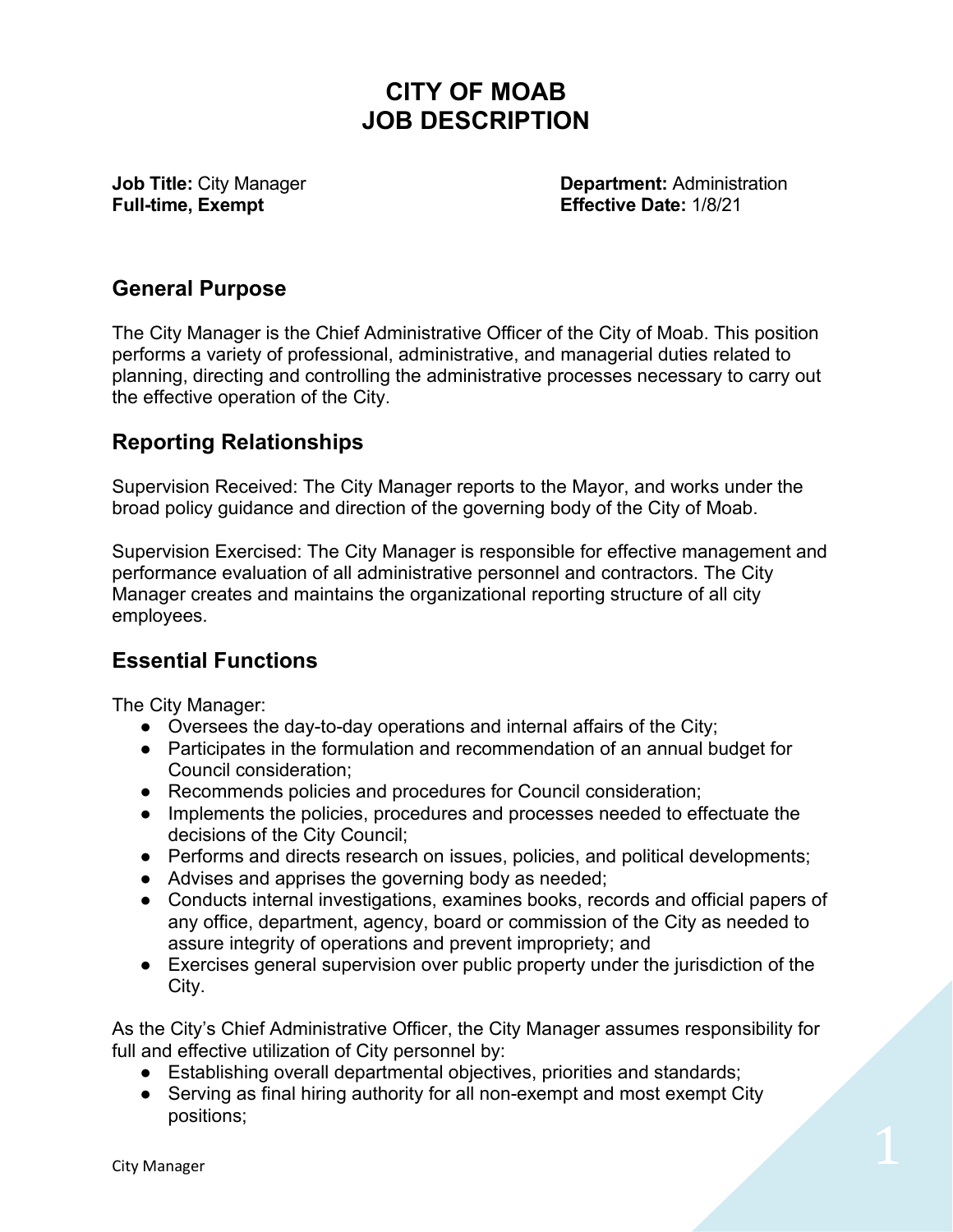- Acting as Personnel Director, including monitoring human resource management activities related to advancement, discipline, and discharge;
- Cultivating an inclusive work environment and fostering positive work morale with and between administrative staff; and
- Encouraging the flow of information and communication between administrative staff and the Mayor and City Council;
- ●

The City Manager, together with the Finance Director, shall participate in the preparation and administration of the City's budget, including the capital improvement program and various internal service and enterprise funds.

The City Manager attends and/or conducts various City meetings; advises City boards and commissions; and attends and participates in City Council meetings. The City Manager keeps the Mayor and City Council apprised of any emergency existing in any city department, body, or other pressing health or safety threats to the community.

Frequently, the City Manager represents the City to other governmental agencies, community partners, and businesses. The City Manager participates in intergovernmental consortiums to establish mutual relationships and programs and facilitates interagency, intergovernmental and private enterprise programs and projects on a regular basis.

As needed, and with the assistance of the Communications Director, the City Manager develops status reports; issues public statements to the press and responds to questions from the press related to City government, and assumes responsibility for general public relations activities.

The City Manager works with the City Council to establish priorities for the state legislative sessions, and serves as the city representative overseeing all tentative legislative matters considered by the Utah Senate and House of Representatives that could impact the City of Moab. The City Manager manages the relationship with any contracted lobbyists, and, in partnership with the Mayor and City Council, builds and maintains positive working relationships with State Legislators.

The City Manager also serves as an arbitrator or adjudicator of complaints filed against or between City employees, departments, divisions, or services.

### **Minimum Qualifications**

Education and Experience:

- Graduation from an accredited college with a Master's degree in business or public administration or related field; and
- Five (5) years of progressively responsible experience in municipal management; or
- An equivalent combination of education and experience

## **Required Knowledge, Skills and Abilities**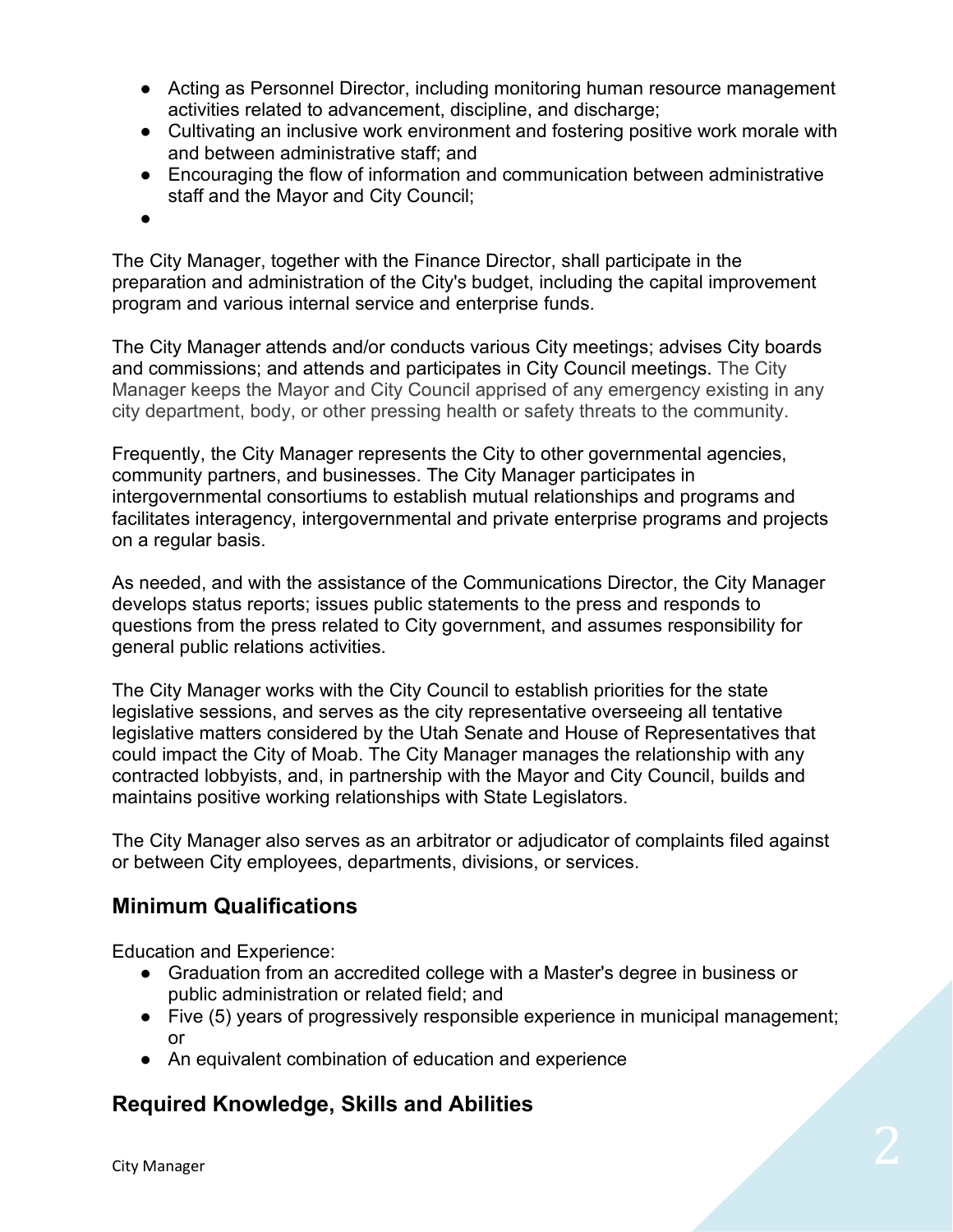Knowledge of:

- Municipal and fiscal accounting principles, practices and procedures;
- Municipal organizational structures and departmental operations including applicable laws and regulations;
- Budgeting, accounting, and various revenue sources available to local governments, including state and Federal sources;
- Goal setting, strategic planning, and project management;
- Performance management tools and practices to measure and provide feedback on employee productivity and effectiveness;
- HR management best practices, staff facilitation, and task delegation;
- Ethics in leadership generally, and specifically in Utah local governments; and
- Considerable knowledge of state laws as they apply to city management practices.

Required skills:

- Considerable skill in resolving disputes and complaints from the public;
- Ability to analyze budgets and strategize financial planning to make decisions;
- Ability to coordinate intra-governmental policy matters between the governing body and department heads;
- Ability to plan, organize, direct and supervise the work of professional and administrative subordinates;
- Ability to distill and explain complex financial and governmental concepts to nonexperts by simplifying and organizing information and using clear and succinct language;
- Communicate effectively orally and in writing; and
- Establish and maintain effective working relationships with the Mayor and City Council, department heads, inter/intra government commissions and committees, intergovernmental agencies, employees and the public.

## **Work Environment and Physical Demands**

The City Manager normally works in a safe, climate-controlled environment. Tasks may entail muscular strain, including walking, standing, stooping, sitting, reaching and lifting. Talking, hearing and seeing are essential to performing job requirements. Common eye, hand and finger dexterity is required for most essential functions.

While performing the duties of this job, the City Manager will use written and oral communication skills; read and interpret data, information and documents; analyze and solve non-routine and complex problems; use math and mathematical reasoning; observe and interpret situations; learn and apply new information or skills; perform highly detailed work on multiple, concurrent tasks; work under intensive deadlines with frequent interruptions; and interact with the city council and mayor, city staff, customers, the public and others encountered in the course of work, some of whom may be dissatisfied or abusive individuals.

## **Selection Guidelines**